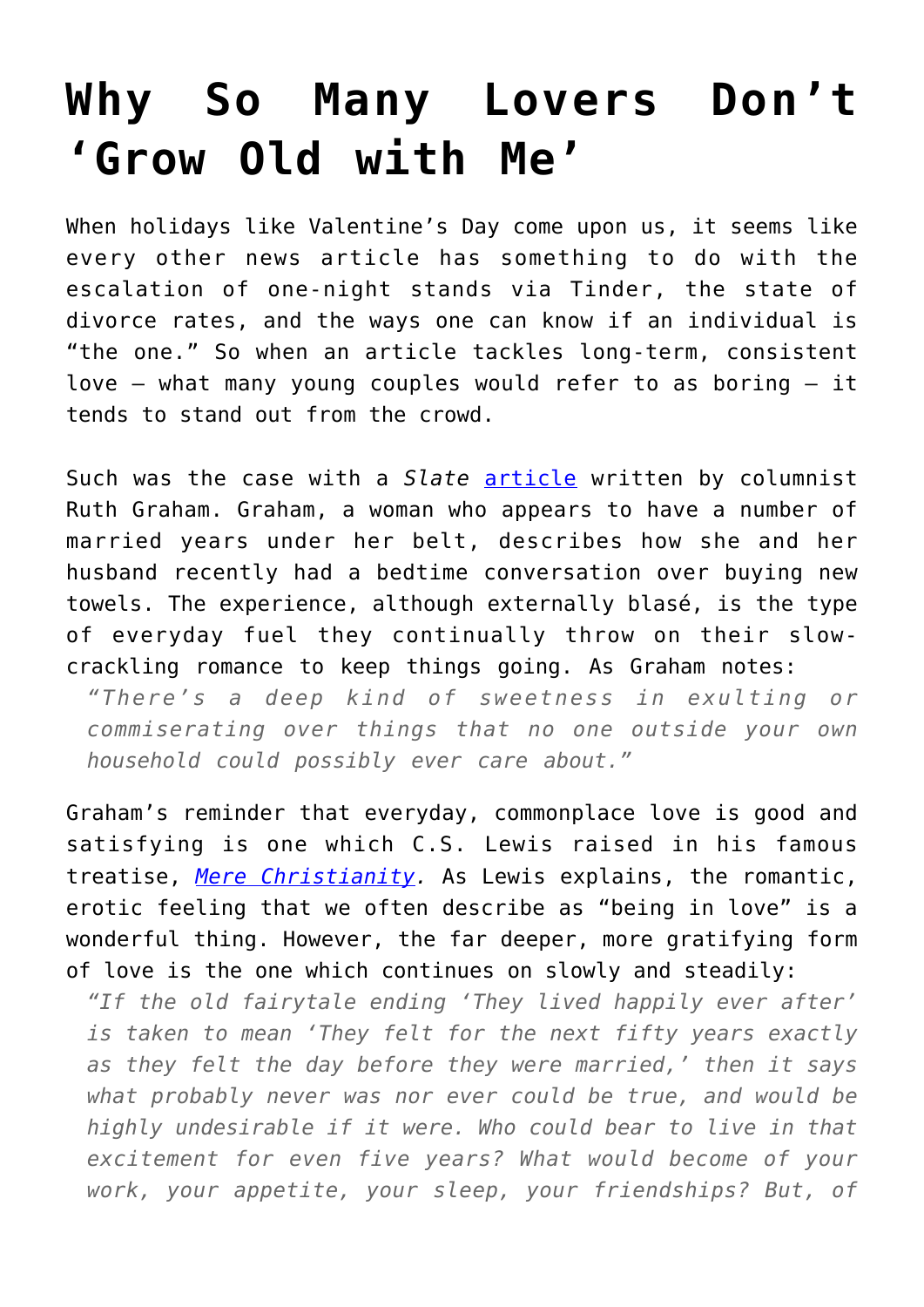*course, ceasing to be 'in love' need not mean ceasing to love. Love in this second sense — love as distinct from 'being in love' is not merely a feeling. It is a deep unity, maintained by the will and deliberately strengthened by habit; reinforced by (in Christian marriages) the grace which both parents ask, and receive, from God."*

This type of love, continues Lewis, lasts even during the times in which the two parties detest one another, for it recognizes that humans cannot survive on a continual high of erotic passion. Erotic love works well to ignite the relationship, but it's not necessarily what keeps the coals glowing.

As Lewis goes on to note, such a view is not a popular nor common one among the typical person, a fact which leads to the continual break-up we see in today's society:

*"People get from books the idea that if you have married the right person you may expect to go on 'being in love' for ever. As a result, when they find they are not, they think this proves they have made a mistake and are entitled to a change — not realising that, when they have changed, the glamour will presently go out of the new love just as it went out of the old one."*

## The trick to ensuring that love persists, Lewis explains, is by allowing the erotic love to die naturally:

*"[I]f you go through with it, the dying away of the first thrill will be compensated for by a quieter and more lasting kind of interest. What is more (and I can hardly find words to tell you how important I think this), it is just the people who are ready to submit to the loss of the thrill and settle down to the sober interest, who are then most likely to meet new thrills in some quite different direction."*

We all know that modern culture submits to the idea that love must be continually exciting, passionate, and full of romance to be worth commitment.